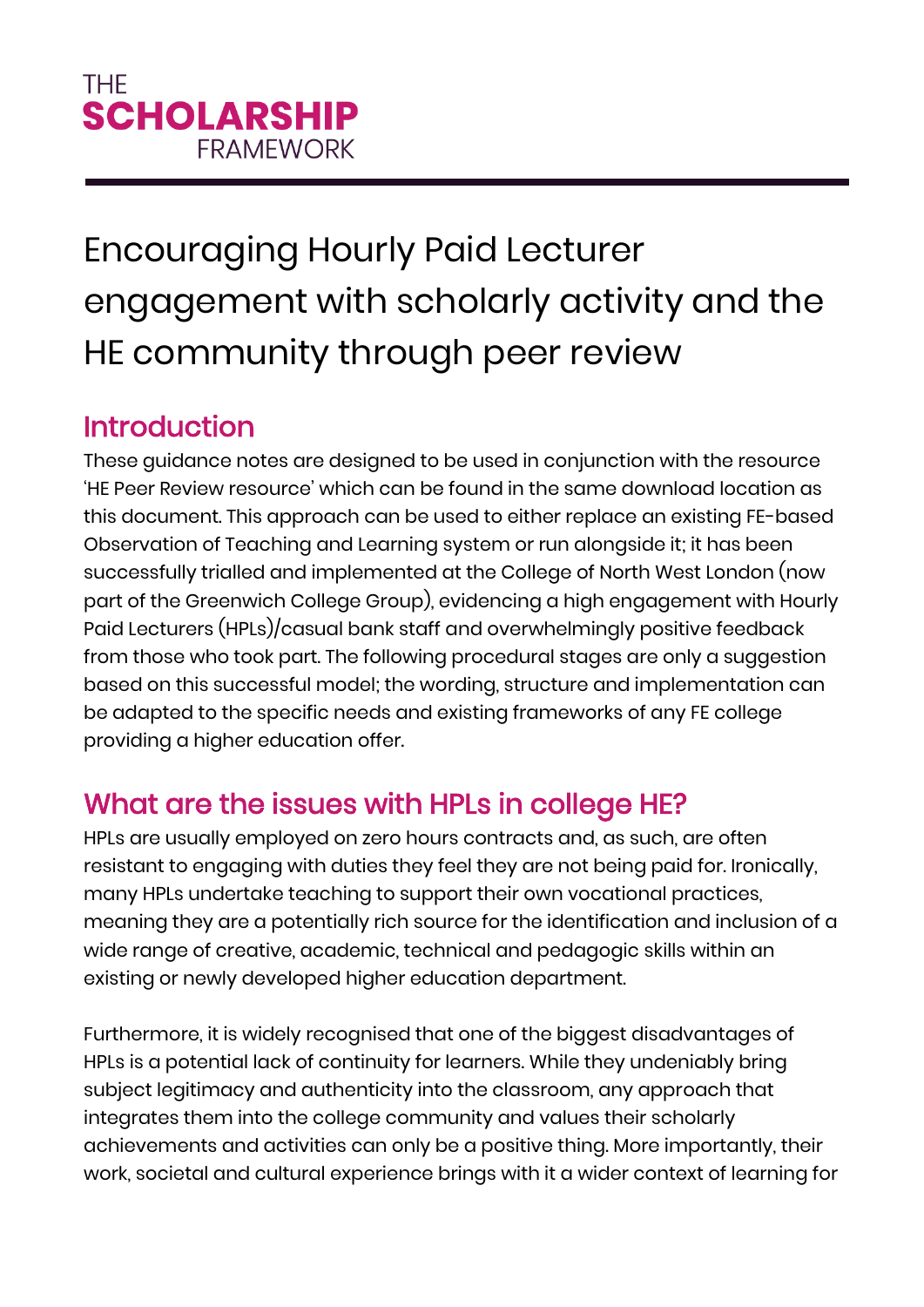learners, often relating it to local, regional and national employment needs - the 'reality' of working in the curriculum area.

#### Is this approach only relevant to HPLs in college HE?

No. Some of the issues surrounding the positive engagement of college-based HPLs delivering higher education courses with their employers are identical to fractional and full-time contracted individuals. Many colleges use a 'one size fits all' approach in relation to the Observation of Teaching and Learning, with the categories for observation and assessment of preparation, teaching and learner engagement not always appropriate to higher education curricula, provision or delivery. Peer review schemes, when organised and employed carefully, can not only de-mystify the objectives of Observation of Teaching and Learning but make them more acceptable to all members of staff, bringing a legitimacy that can engender trust in the assessment process within higher education educators and provide very real benefits for all staff concerned. Furthermore, combining hourly paid and contracted individuals could have the additional benefit of creating a more integrated, scholarly community within HE staff.

## How does this approach promote scholarly activity for staff and students?

Ernest Boyer's Model of Scholarship categorises scholarly activity into four areas: Discovery ('traditional' research), Integration (the use and contextualisation of research), Application and Engagement (student engagement and collaboration in their learning), and Teaching and Learning. This strategy mostly falls within the Scholarship of Teaching and Learning, as it aims to directly observe teaching and its impact on learners. Peer Review is an excellent way to share good practice and to be exposed to different pedagogical techniques, allowing teachers to take ideas from others they feel might be effective in their own delivery and suggest ways of improvement to their colleagues. However, there is also a strong element of the Scholarship of Integration and Application and Engagement; peer review can accurately assess how well teaching materials are being employed in the classroom and contextualised for the learner. It can also evaluate how involved the learners are in their educational journey, from collaboration on curriculum design and structure to assessment (which may also include industry and employer links).

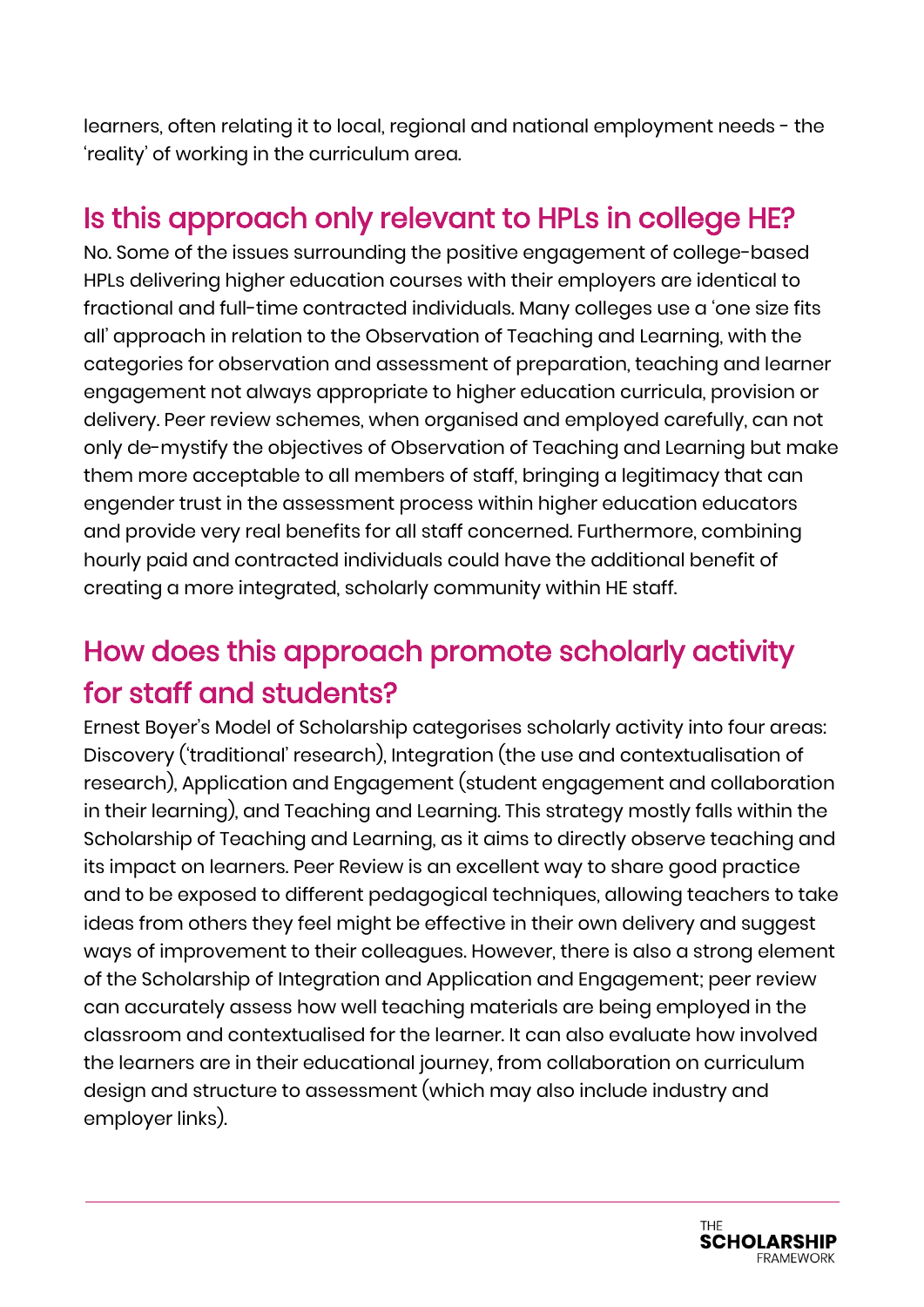## Methodology

Peer review of teaching in higher education contexts involves a purposeful, collaborative process whereby one peer observes another's teaching and provides constructive feedback on its effectiveness in promoting student learning. Strong leadership that enables people to 'take on' the change, commitment and perseverance are required for success in embedding new practices, such as peer review of teaching, within existing cultures. There are many theoretical models involved with teaching and learning that support peer review as an 'agent of change'; many HE HPLs, particularly those new to college HE, often question the legitimacy of existing FE-based observation systems from a number of perspectives, furthering potential alienation of them from colleagues and the college itself.

Any Peer Review Scheme aims to enhance the student learning experience and enable HPLs (or others) to teach and facilitate learning more effectively. As such, it should be a supportive process that promotes a reflective conversation about teaching that can link to an individual's personal and professional development. Peer review aims to:

- give feedback that is challenging and supportive
- move beyond teaching style and delivery and focuses on students' learning
- provide more specific and meaningful evaluation, regardless of subject area
- offer greater challenge or provide new insights into curriculum design and delivery methods
- share best practice and distribute innovative, dynamic and effective approaches to teaching and curriculum design

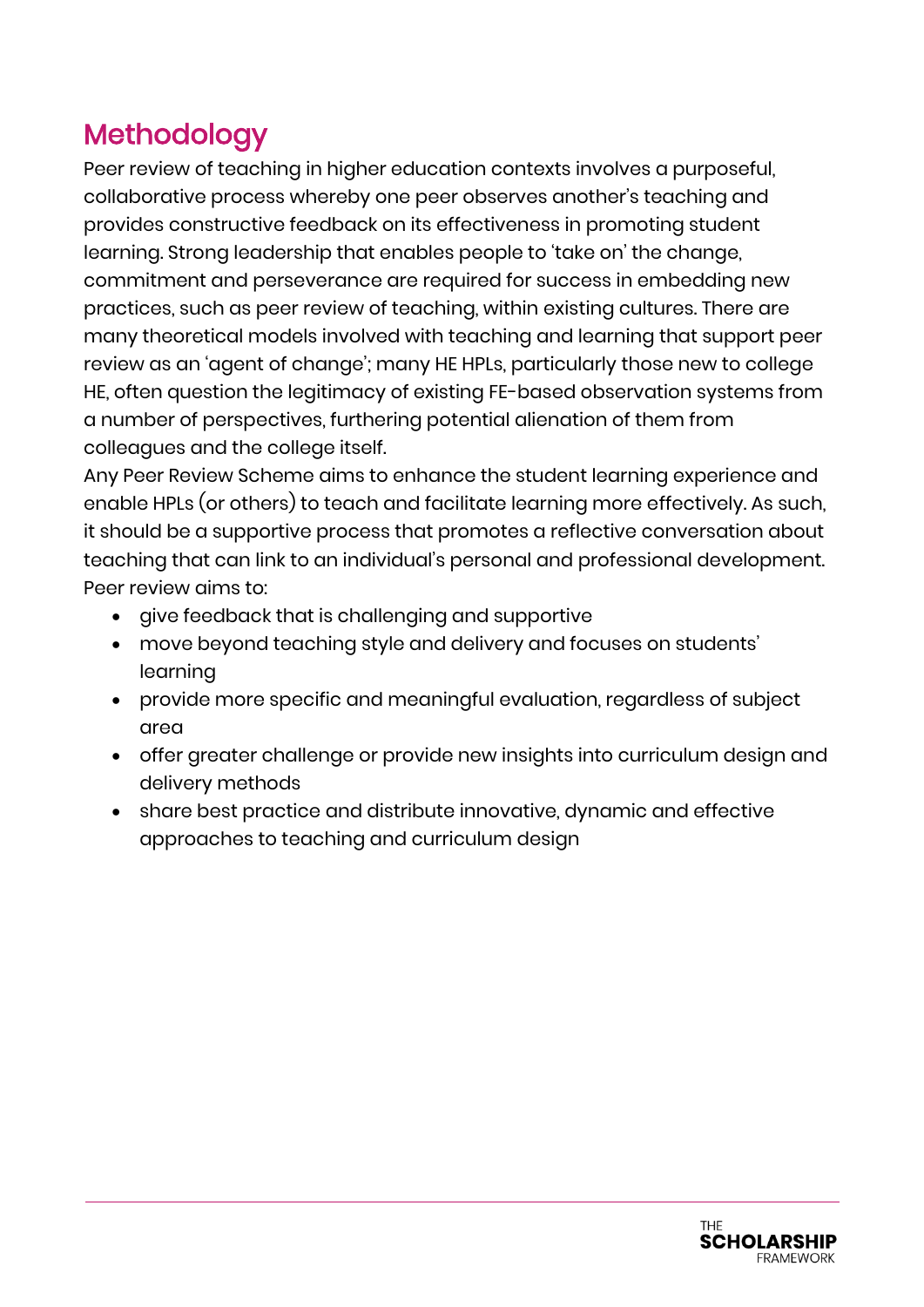#### What peer review involves



### Stage 1 - Planning

A teacher identifies an area of teaching activity (such as Developmental Practice Sessions) that they wish to focus on and develop in some way as part of the peer review process. They work with colleagues to identify ways in which their practices can be enhanced, developments made or initiatives taken. Ideally, partners are paired based on subject knowledge/specialism, experience and teaching analysis from Developmental Practice Sessions. This aims to generate trust and legitimacy in the process from the outset, particularly when it comes to vocational subject areas which may include specific concepts, methodologies and contexts for the effective design and implementation of the curriculum (e.g. within STEM or arts-based subjects). Planning should, therefore, be undertaken with care although the effectiveness of pairing will depend on the availability of staff and scale of provision.

## Stage 2 - Observation

The HPL (or other) shares parts of their practice with their peer review partner. This may be through:

- direct observation of activities
- provision of documentation
- student work and other evidence
- open discussion

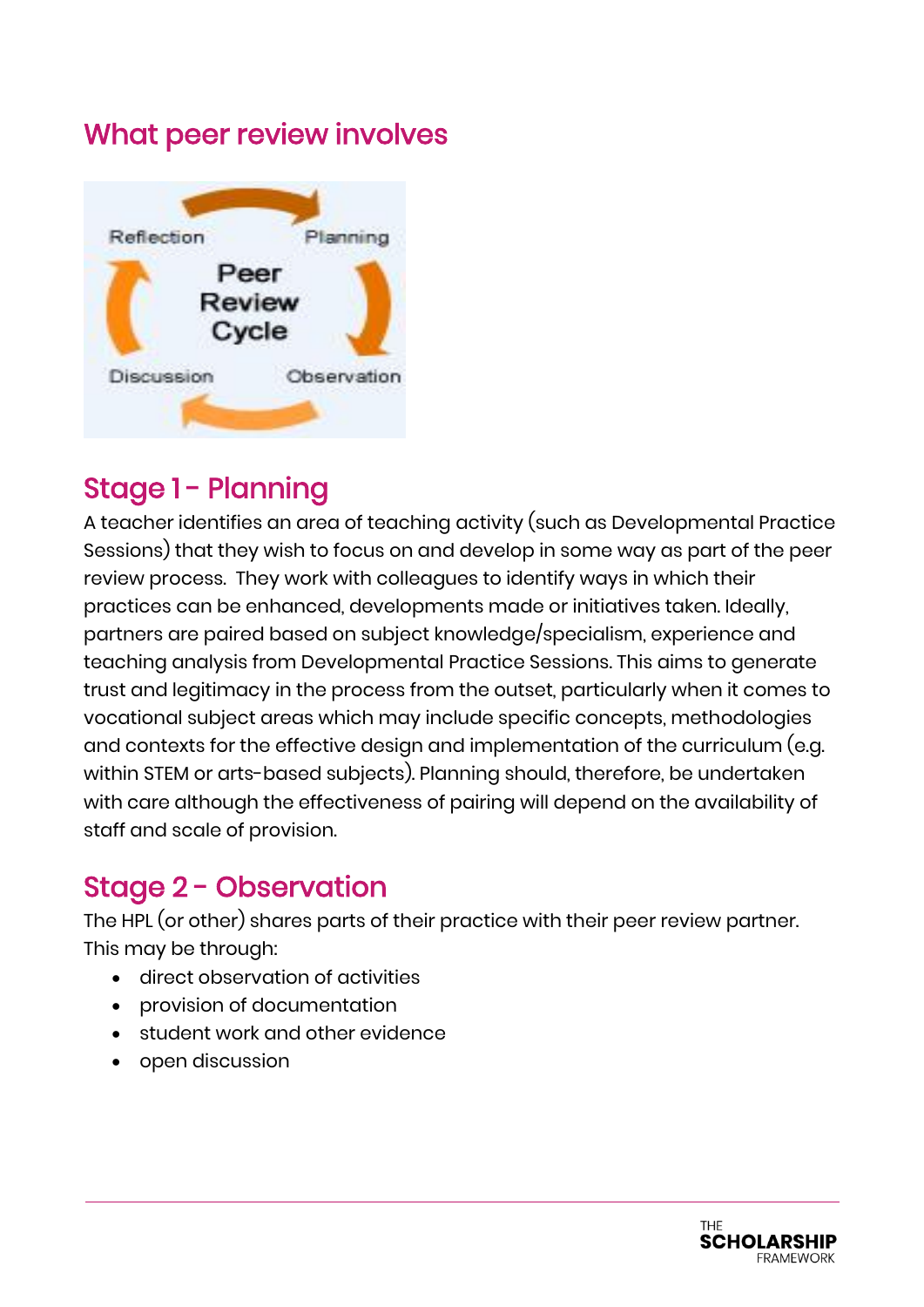## Stage 3 - Professional Discussion and Reflection

HPLs (or others) then take part in a reflective dialogue where the partner will seek to facilitate a productive conversation:

- exploring ways forward
- making action plans

Although focussed on the needs and interests of one partner, it is hoped that all participants in the process will find points of reflection, learning and benefit in these conversations.

#### Peer Review scenarios

To give HPLs further insight into how peer review could develop their learning and teaching practice, a number of scenarios are suggested:

- e-tutoring
- lecturing
- marking work
- small group teaching
- student placement activities
- supervision of research students
- supporting a student with dyslexia
- visiting another institution
- writing exam questions

This list is not exhaustive and can be adapted to the structures and frameworks existing within a specific provider. The three stages are, similarly, only suggestions but they have been based on a model which has proved to be successful in its implementation; however, it could be adapted or streamlined accordingly.